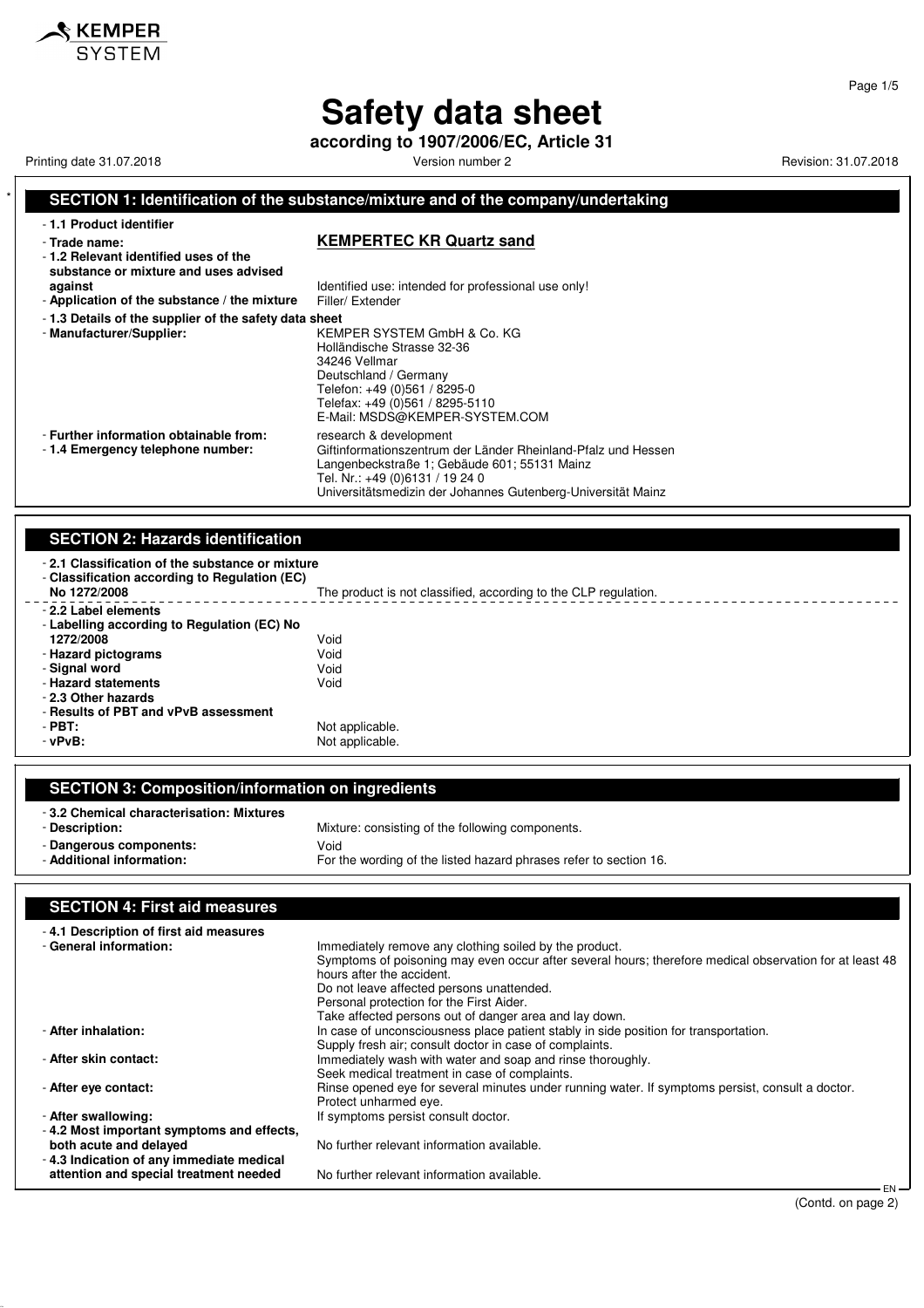

**according to 1907/2006/EC, Article 31**

Printing date 31.07.2018 **Printing date 31.07.2018** Version number 2 **Revision: 31.07.2018** 

KEMPER **SYSTEM** 

## **Trade name: KEMPERTEC KR Quartz sand**

(Contd. of page 1)

| <b>SECTION 5: Firefighting measures</b>       |                                                                                                                                                                  |
|-----------------------------------------------|------------------------------------------------------------------------------------------------------------------------------------------------------------------|
| -5.1 Extinguishing media                      |                                                                                                                                                                  |
| - Suitable extinguishing agents:              | CO2, powder or water spray. Fight larger fires with water spray or alcohol resistant foam.<br>Use fire extinguishing methods suitable to surrounding conditions. |
| -5.2 Special hazards arising from the         |                                                                                                                                                                  |
| substance or mixture                          | Formation of toxic gases is possible during heating or in case of fire.                                                                                          |
| -5.3 Advice for firefighters                  |                                                                                                                                                                  |
| - Protective equipment:                       | Do not inhale explosion gases or combustion gases.                                                                                                               |
| - Additional information                      | Dispose of fire debris and contaminated fire fighting water in accordance with official regulations.                                                             |
|                                               |                                                                                                                                                                  |
|                                               |                                                                                                                                                                  |
| <b>SECTION 6: Accidental release measures</b> |                                                                                                                                                                  |
| -6.1 Personal precautions, protective         |                                                                                                                                                                  |
| equipment and emergency procedures            | Wear protective equipment. Keep unprotected persons away.                                                                                                        |
|                                               | Ensure adequate ventilation                                                                                                                                      |
|                                               | Avoid contact with skin and eyes                                                                                                                                 |
| - 6.2 Environmental precautions:              | Do not allow to enter sewers/ surface or ground water.                                                                                                           |
|                                               | Inform respective authorities in case of seepage into water course or sewage system.                                                                             |
|                                               | Prevent from spreading (e.g. by damming-in or oil barriers).                                                                                                     |
| -6.3 Methods and material for containment     |                                                                                                                                                                  |
| and cleaning up:                              | Absorb with liquid-binding material (sand, diatomite, acid binders, universal binders, sawdust).                                                                 |
|                                               | Dispose contaminated material as waste according to item 13.                                                                                                     |
|                                               | Do not flush with water or aqueous cleansing agents                                                                                                              |
| - 6.4 Reference to other sections             |                                                                                                                                                                  |
|                                               |                                                                                                                                                                  |
|                                               | See Section 7 for information on safe handling.<br>See Section 8 for information on personal protection equipment.                                               |

| <b>SECTION 7: Handling and storage</b>                             |                                                                                                                                                   |  |
|--------------------------------------------------------------------|---------------------------------------------------------------------------------------------------------------------------------------------------|--|
| -7.1 Precautions for safe handling                                 | Store in cool, dry place in tightly closed receptacles.<br>Ensure good ventilation/exhaustion at the workplace.<br>Prevent formation of aerosols. |  |
| - 7.2 Conditions for safe storage, including any incompatibilities |                                                                                                                                                   |  |
| - Storage:                                                         |                                                                                                                                                   |  |
| - Requirements to be met by storerooms and                         |                                                                                                                                                   |  |
| receptacles:                                                       | Store only in the original receptacle.                                                                                                            |  |
| - Information about storage in one common                          |                                                                                                                                                   |  |
| storage facility:                                                  | Store away from foodstuffs.                                                                                                                       |  |
| - Further information about storage                                |                                                                                                                                                   |  |
| conditions:                                                        | Store in dry conditions.                                                                                                                          |  |
|                                                                    | Protect from frost.                                                                                                                               |  |
|                                                                    | Keep container tightly sealed.                                                                                                                    |  |
|                                                                    | Recommended storage temperature: 5-30 °C                                                                                                          |  |
| - Storage class:                                                   | 13                                                                                                                                                |  |
| - 7.3 Specific end use(s)                                          | No further relevant information available.                                                                                                        |  |

### **SECTION 8: Exposure controls/personal protection**

| - Additional information about design of<br>technical facilities:                                                                 | No further data: see item 7.                                                                                                                                                                                                                                                             |                    |
|-----------------------------------------------------------------------------------------------------------------------------------|------------------------------------------------------------------------------------------------------------------------------------------------------------------------------------------------------------------------------------------------------------------------------------------|--------------------|
| -8.1 Control parameters<br>- Ingredients with limit values that require monitoring at the workplace:<br>- Additional information: | The lists valid during the making were used as basis.                                                                                                                                                                                                                                    |                    |
| -8.2 Exposure controls<br>- Personal protective equipment:                                                                        |                                                                                                                                                                                                                                                                                          |                    |
| - General protective and hygienic measures:                                                                                       | The usual precautionary measures are to be adhered to when handling chemicals.<br>Keep away from foodstuffs, beverages and feed.<br>Immediately remove all soiled and contaminated clothing<br>Wash hands before breaks and at the end of work.<br>Avoid contact with the eyes and skin. |                    |
| - Respiratory protection:                                                                                                         | When used properly and under normal conditions, breathing protection is not required.<br>Use suitable respiratory protective device in case of insufficient ventilation.<br>Filter A/P2                                                                                                  |                    |
|                                                                                                                                   |                                                                                                                                                                                                                                                                                          | (Contd. on page 3) |

- EN -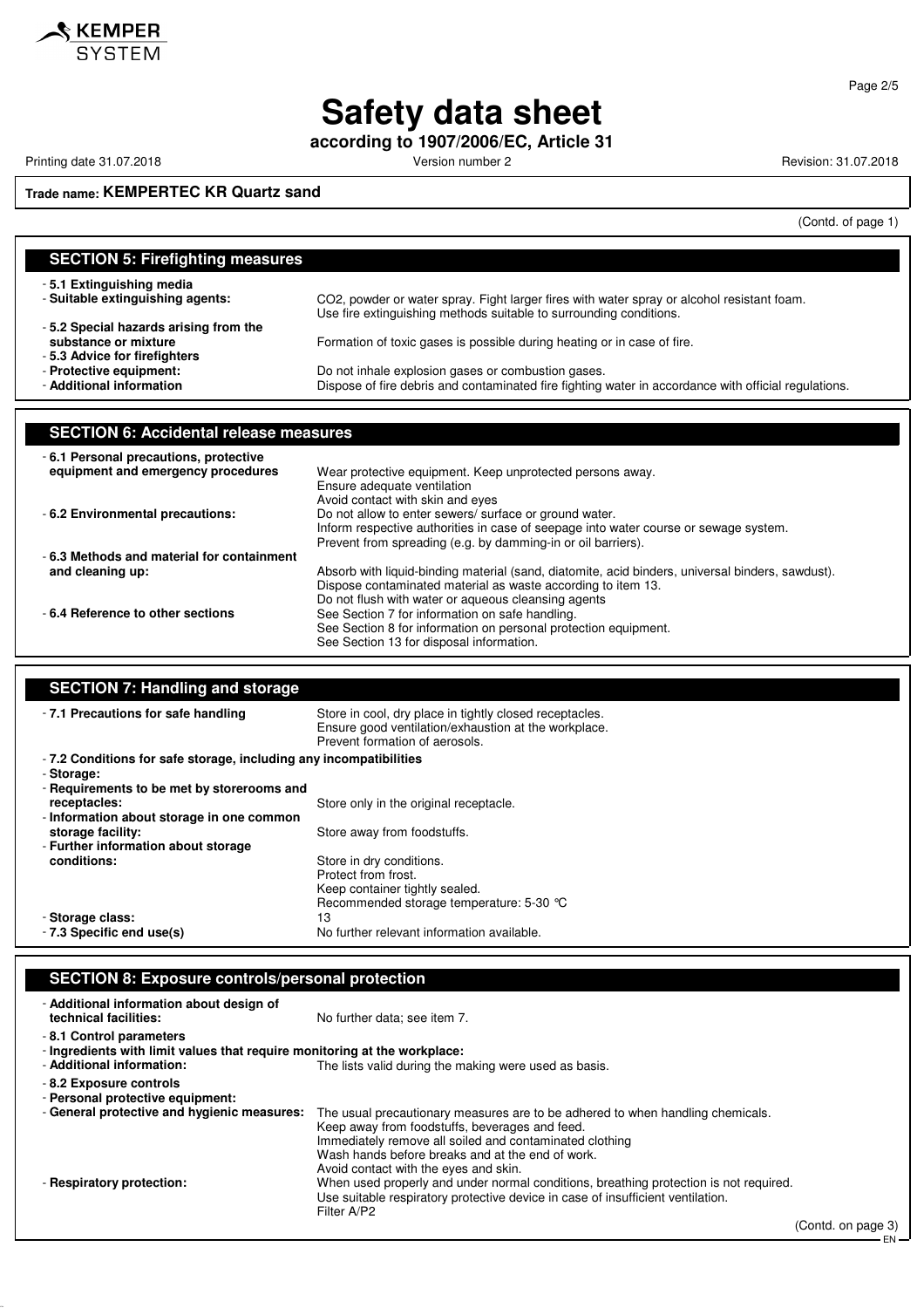

**according to 1907/2006/EC, Article 31**

Printing date 31.07.2018 **Printing date 31.07.2018** Version number 2 **Revision: 31.07.2018** Revision: 31.07.2018

#### **Trade name: KEMPERTEC KR Quartz sand**



| <b>SECTION 9: Physical and chemical properties</b>                                                   |                                               |
|------------------------------------------------------------------------------------------------------|-----------------------------------------------|
| -9.1 Information on basic physical and chemical properties<br>- General Information<br>- Appearance: |                                               |
| Form:                                                                                                | Solid                                         |
| Colour:                                                                                              | Light grey                                    |
| - Odour:                                                                                             | <b>Odourless</b>                              |
| - Odour threshold:                                                                                   | Not determined.                               |
| - pH-value at 20 $°C$ :                                                                              | $6 - 7$                                       |
| - Change in condition<br>Melting point/freezing point:<br>Initial boiling point and boiling range:   | Undetermined.<br>>1,500 ℃                     |
| - Flash point:                                                                                       | Not applicable.                               |
| - Flammability (solid, gas):                                                                         | Not determined.                               |
| - Decomposition temperature:                                                                         | Not determined.                               |
| - Auto-ignition temperature:                                                                         | Product is not selfigniting.                  |
| - Explosive properties:                                                                              | Product does not present an explosion hazard. |
| - Explosion limits:<br>Lower:                                                                        | Not determined.                               |
| Upper:                                                                                               | Not determined.                               |
| - Density at 20 °C:                                                                                  | $2.6$ g/cm <sup>3</sup>                       |
| - Relative density                                                                                   | Not determined.                               |
| - Vapour density                                                                                     | Not applicable.                               |
| - Evaporation rate                                                                                   | Not applicable.                               |
| - Solubility in / Miscibility with<br>water:                                                         | Insoluble.                                    |
|                                                                                                      |                                               |
| - Partition coefficient: n-octanol/water:                                                            | Not determined.                               |
| - Viscosity:                                                                                         |                                               |
| Dynamic:                                                                                             | Not applicable.                               |
| Kinematic:                                                                                           | Not applicable.                               |
| - 9.2 Other information                                                                              | No further relevant information available.    |
|                                                                                                      | $EN -$                                        |

(Contd. on page 4)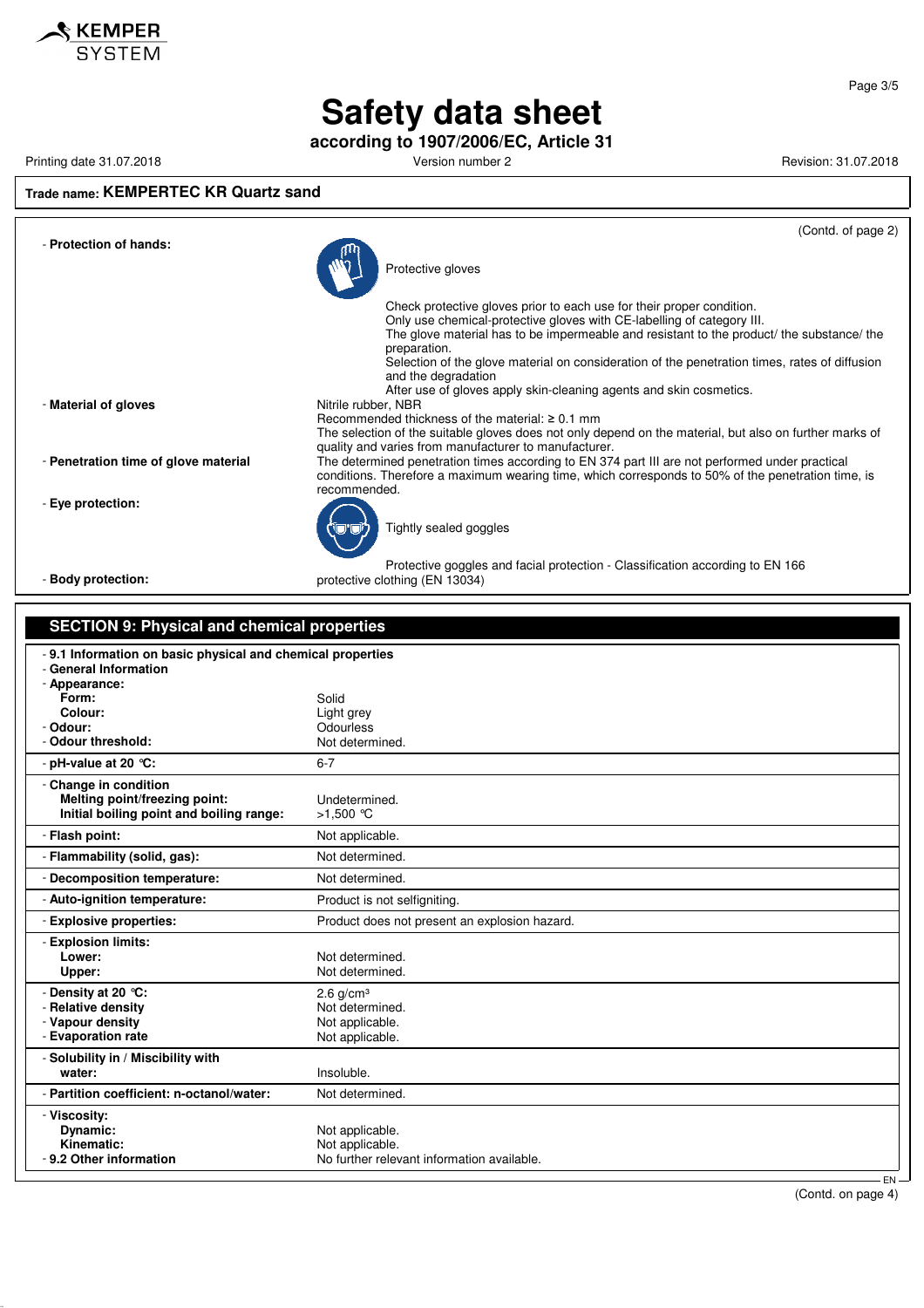**according to 1907/2006/EC, Article 31**

Printing date 31.07.2018 **Printing date 31.07.2018** Version number 2 **Revision: 31.07.2018** Revision: 31.07.2018

**SKEMPER** SYSTEM

Page 4/5

**Trade name: KEMPERTEC KR Quartz sand**

(Contd. of page 3)

## **SECTION 10: Stability and reactivity**

- **10.2 Chemical stability**

- **Thermal decomposition / conditions to be**

- 
- **10.3 Possibility of hazardous reactions** No dangerous reactions known.

- **10.5 Incompatible materials:** No further relevant information available.

- **10.1 Reactivity 10.1 Reactivity 10.1 Reactivity 10.1 Reactivity** 

- **avoided:** No decomposition if used according to specifications.
	- -
- **10.4 Conditions to avoid** No further relevant information available.
	- No dangerous decomposition products known.

## **SECTION 11: Toxicological information**

| -11.1 Information on toxicological effects                                |                                                                   |
|---------------------------------------------------------------------------|-------------------------------------------------------------------|
| - Acute toxicity                                                          | Based on available data, the classification criteria are not met. |
| - Primary irritant effect:                                                |                                                                   |
| - Skin corrosion/irritation                                               | Based on available data, the classification criteria are not met. |
| - Serious eye damage/irritation                                           | Based on available data, the classification criteria are not met. |
| - Respiratory or skin sensitisation                                       | Based on available data, the classification criteria are not met. |
| - CMR effects (carcinogenity, mutagenicity and toxicity for reproduction) |                                                                   |
| - Germ cell mutagenicity                                                  | Based on available data, the classification criteria are not met. |
| - Carcinogenicity                                                         | Based on available data, the classification criteria are not met. |
| - Reproductive toxicity                                                   | Based on available data, the classification criteria are not met. |
| - STOT-single exposure                                                    | Based on available data, the classification criteria are not met. |
| - STOT-repeated exposure                                                  | Based on available data, the classification criteria are not met. |
| - Aspiration hazard                                                       | Based on available data, the classification criteria are not met. |

#### **SECTION 12: Ecological information**

| - 12.1 Toxicity                          |                                            |
|------------------------------------------|--------------------------------------------|
| - Aquatic toxicity:                      | No further relevant information available. |
| -12.2 Persistence and degradability      | No further relevant information available. |
| - 12.3 Bioaccumulative potential         | No further relevant information available. |
| - 12.4 Mobility in soil                  | No further relevant information available. |
| - Additional ecological information:     |                                            |
| - General notes:                         | Generally not hazardous for water          |
| -12.5 Results of PBT and vPvB assessment |                                            |
| $-$ PBT:                                 | Not applicable.                            |
| - vPvB:                                  | Not applicable.                            |
| -12.6 Other adverse effects              | No further relevant information available. |

## **SECTION 13: Disposal considerations** - **13.1 Waste treatment methods** - **Recommendation** Must not be disposed together with household garbage. Do not allow product to reach sewage system. Disposal according to official regulations - **European waste catalogue** 19 12 09 minerals (for example sand, stones) - **Uncleaned packaging:** Disposal must be made according to official regulations. **SECTION 14: Transport information** - **14.1 UN-Number** - **ADR, ADN, IMDG, IATA** Void - **14.2 UN proper shipping name**

- **ADR, ADN, IMDG, IATA** Void - **14.3 Transport hazard class(es)**
	- **ADR, ADN, IMDG, IATA**
	- **Class** Void

(Contd. on page 5)

EN